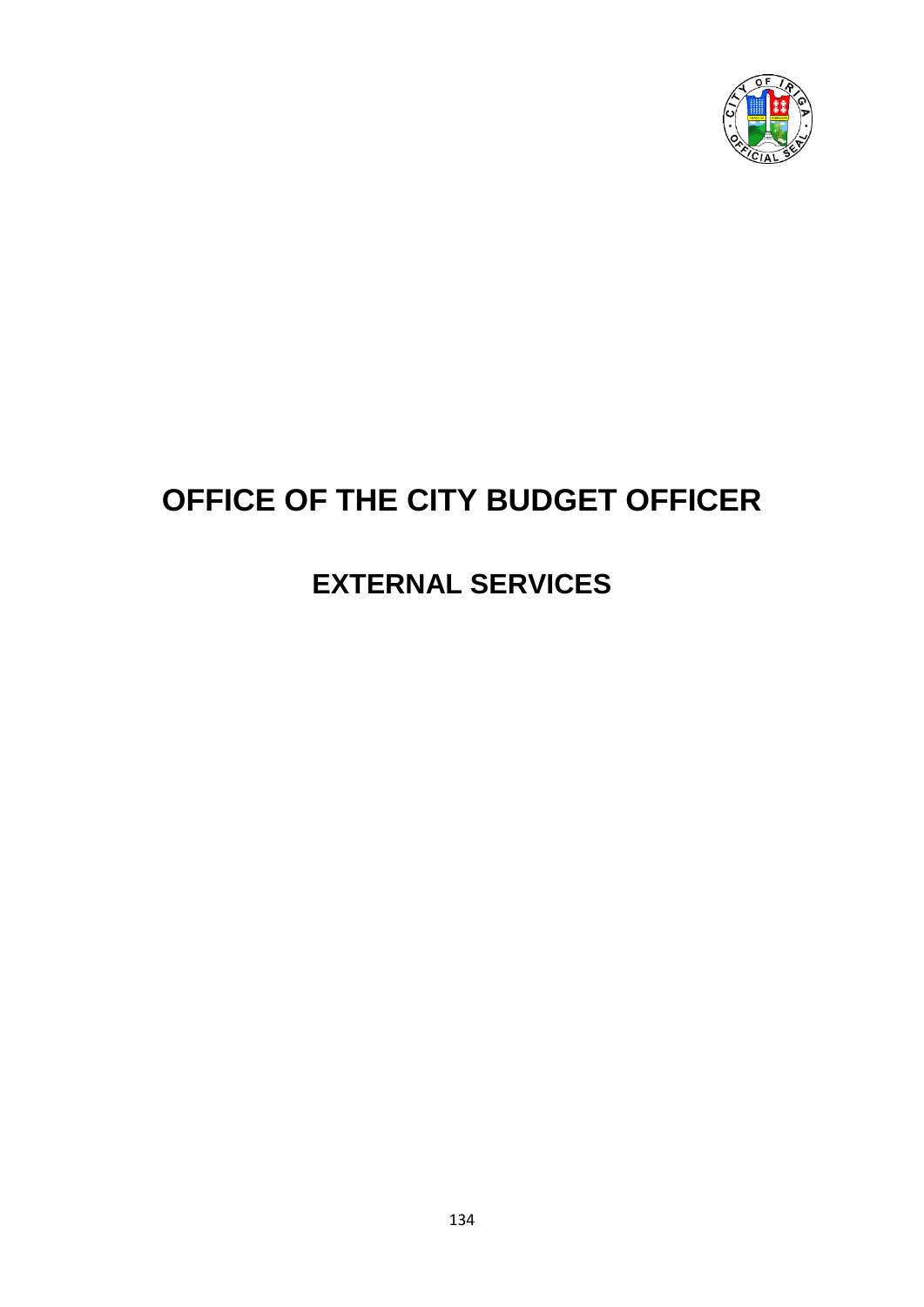

## **1. AVAILING ASSISTANCE IN THE REVIEW OF BARANGAY ANNUAL BUDGET/SUPPLEMENTAL BUDGET**

The City Budget Officer assist the Sangguniang Panlungsod in the review of the Barangay Appropriation Ordinance to ensure compliance thereof with all the budgetary requirements and limitations provided in RA 7160.

| <b>Office or Division:</b>             | <b>City Budget Office</b>   |                                         |  |  |  |
|----------------------------------------|-----------------------------|-----------------------------------------|--|--|--|
| <b>Classification:</b>                 | <b>Highly Technical</b>     |                                         |  |  |  |
| <b>Type of Transaction:</b>            | G2C - Government to Client  |                                         |  |  |  |
| Who may avail:                         | All                         |                                         |  |  |  |
| <b>CHECKLIST OF REQUIREMENTS</b>       |                             | <b>WHERE TO SECURE</b>                  |  |  |  |
| 1. Transmittal Letter                  |                             | Respective Barangay                     |  |  |  |
| 2. Barangay Budget Message             |                             | Respective Barangay                     |  |  |  |
| 3. Sangguniang Brgy. Resolution        |                             | Respective Barangay                     |  |  |  |
| Appropriating the Annual Budget        |                             |                                         |  |  |  |
| 4. Brgy. Appropriation Ordinance       |                             | Respective Barangay                     |  |  |  |
| a. Budget of Expenditures and          |                             |                                         |  |  |  |
| Sources of Financing                   |                             |                                         |  |  |  |
| b. Programmed Appropriation            |                             |                                         |  |  |  |
| 5. Sangguniang Barangay Resolution     |                             | Respective Barangay                     |  |  |  |
| on 20% Development Fund                |                             |                                         |  |  |  |
| 6. Certificate of Review & Endorsement |                             | City Planning & Development Coordinator |  |  |  |
| by the City Planning & Development     |                             |                                         |  |  |  |
| Coor.                                  |                             |                                         |  |  |  |
|                                        |                             |                                         |  |  |  |
| a. List of Projects Chargeable         |                             |                                         |  |  |  |
|                                        | against the 20% Development |                                         |  |  |  |
| Fund                                   |                             |                                         |  |  |  |
| b. List of Projects Chargeable         |                             |                                         |  |  |  |
| against the 1% Senior Citizen &        |                             |                                         |  |  |  |
| <b>PWD Fund</b>                        |                             |                                         |  |  |  |
| c. List of Projects Chargeable         |                             |                                         |  |  |  |
| against the 1% Protection for          |                             |                                         |  |  |  |
| <b>Children Fund</b>                   |                             |                                         |  |  |  |
| d. List of Projects for Combatting     |                             |                                         |  |  |  |
| <b>AIDS</b>                            |                             |                                         |  |  |  |
| e. Plantilla of Personnel              |                             |                                         |  |  |  |
| <b>Statement of Indebtedness</b><br>f. |                             |                                         |  |  |  |
|                                        |                             |                                         |  |  |  |
| 7. Sangguniang Brgy. Resolution on AIP |                             | Respective Barangay                     |  |  |  |
|                                        |                             |                                         |  |  |  |
| 8. Certificate of Review & Endorsement |                             | City Planning & Development Coordinator |  |  |  |
| by the City Planning & Development     |                             |                                         |  |  |  |
| Coordinator                            |                             |                                         |  |  |  |
| a. Annual Investment Plan (AIP)        |                             |                                         |  |  |  |
| 9. Indicative Annual Procurement Plan  |                             | Respective Barangay                     |  |  |  |
| (APP)                                  |                             | City Planning & Development Coor.       |  |  |  |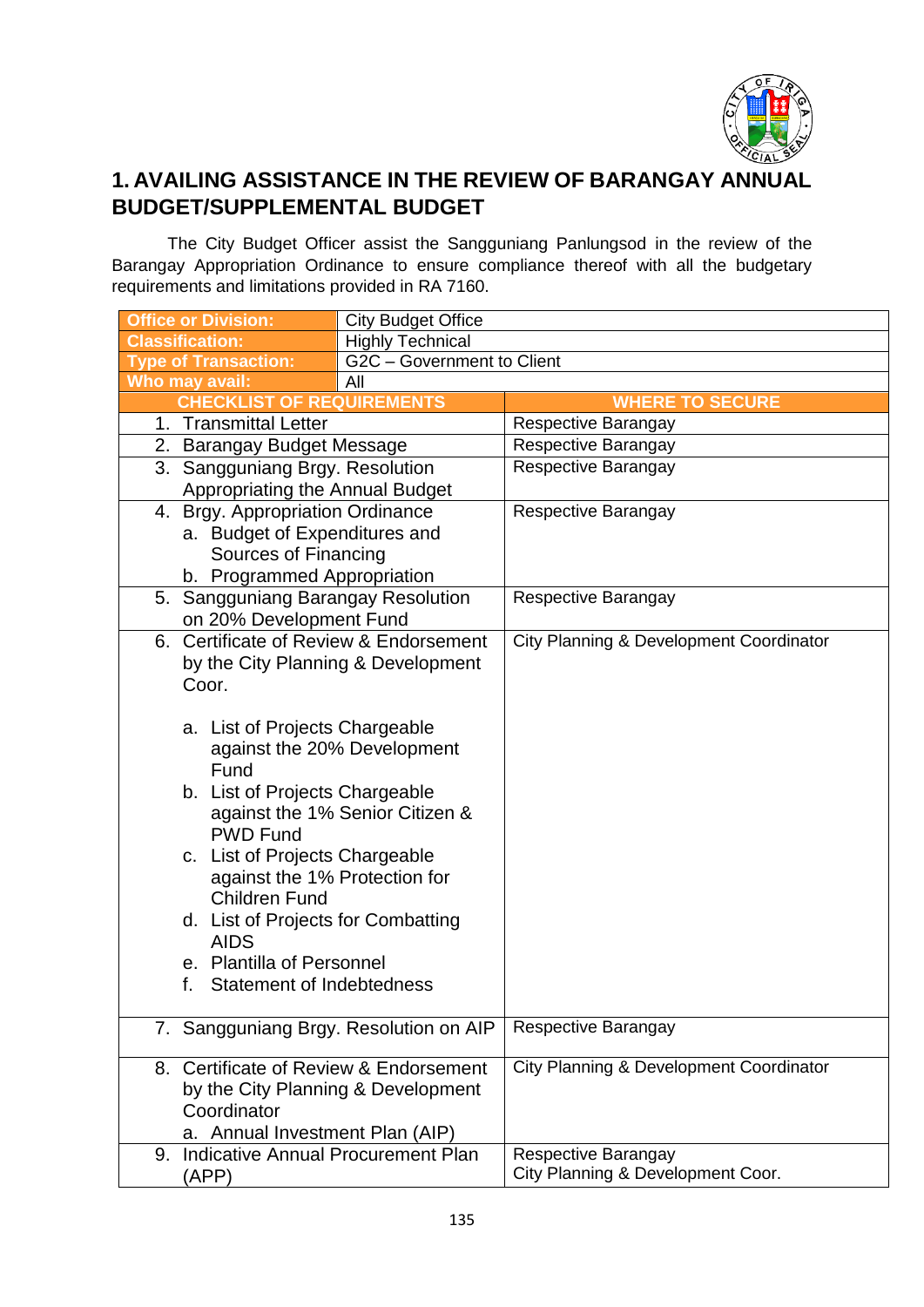

| a. Certificate of Review &<br>Endorsement by the City Planning &<br><b>Development Coordinator</b>                                                                                              |                                                                                                                                                               |                                                                                                                 |                                                                                  |                                                                                              |
|-------------------------------------------------------------------------------------------------------------------------------------------------------------------------------------------------|---------------------------------------------------------------------------------------------------------------------------------------------------------------|-----------------------------------------------------------------------------------------------------------------|----------------------------------------------------------------------------------|----------------------------------------------------------------------------------------------|
| 10. Sangguniang Brgy. Resolution on 5%<br>GAD Plan & Budget                                                                                                                                     |                                                                                                                                                               | Respective Barangay                                                                                             |                                                                                  |                                                                                              |
| 11. Certificate of Review & Endorsement<br>by the City Planning & Development<br>Coor.<br>a. DILG Certificate of Review 7<br>Endorsement of GAD Plan &<br><b>Budget</b><br>b. GAD Plan & Budget |                                                                                                                                                               | (DILG)<br>Respective Barangay                                                                                   | City Planning & Development Coor.<br>Department of Interior and Local Government |                                                                                              |
| 12. Sangguniang Barangay Resolution<br>on 5% BDRRM Fund<br>a. CDRRM Certificate of Review &<br>Endorsement of BDRRM Plan &<br><b>Budget</b><br>b. BDRRM Plan and Budget                         |                                                                                                                                                               | Respective Barangay<br><b>City Disaster Risk Reduction Management</b><br>Office (CDRRMO)<br>Respective Barangay |                                                                                  |                                                                                              |
| 13. Certificate of Review & Endorsement<br>by the City Planning & Development<br>Coordinator                                                                                                    |                                                                                                                                                               | City Planning & Development Coor.                                                                               |                                                                                  |                                                                                              |
| 14. Sangguniang Kabataan Resolution<br>on SK Fund Appropriation<br>a. Estimates of Income and<br><b>Expenditures Program</b><br>b. Annual Barangay Youth<br>Investment Program (ABYIP)          |                                                                                                                                                               | Respective Barangay                                                                                             |                                                                                  |                                                                                              |
| <b>CLIENT STEPS</b>                                                                                                                                                                             | <b>AGENCY</b><br><b>ACTIONS</b>                                                                                                                               | <b>FEES TO</b><br><b>BE PAID</b>                                                                                | <b>PROCESSING</b><br><b>TIME</b>                                                 | <b>PERSON</b><br><b>RESPONSIBLE</b>                                                          |
| 1. Sign in the client<br>logbook in the office.                                                                                                                                                 | 1. Give the<br>logbook to the<br>client                                                                                                                       | None                                                                                                            | 2 minutes                                                                        | Administrative<br>Assistant I<br>Office of the City<br>Budget)                               |
| 2. Submit Barangay<br>Annual/Supplemental<br><b>Budget for verification</b><br>review.                                                                                                          | 2. Receive<br>Barangay<br>Annual/Supplement<br>al Budget for<br>verification of<br>approved budget<br>documents.                                              | None                                                                                                            | 5 minutes                                                                        | Administrative<br>Assistant I<br>(Office of the City<br>Budget)                              |
|                                                                                                                                                                                                 | 3. Review/evaluate<br>the provisions of<br>the appropriation<br>Ordinance for<br>compliance with the<br>budgetary<br>requirements and<br>general limitations. | None                                                                                                            | 10 days                                                                          | <b>Budget Officer III</b><br>Administrative<br>Assistant I<br>(Office of the City<br>Budget) |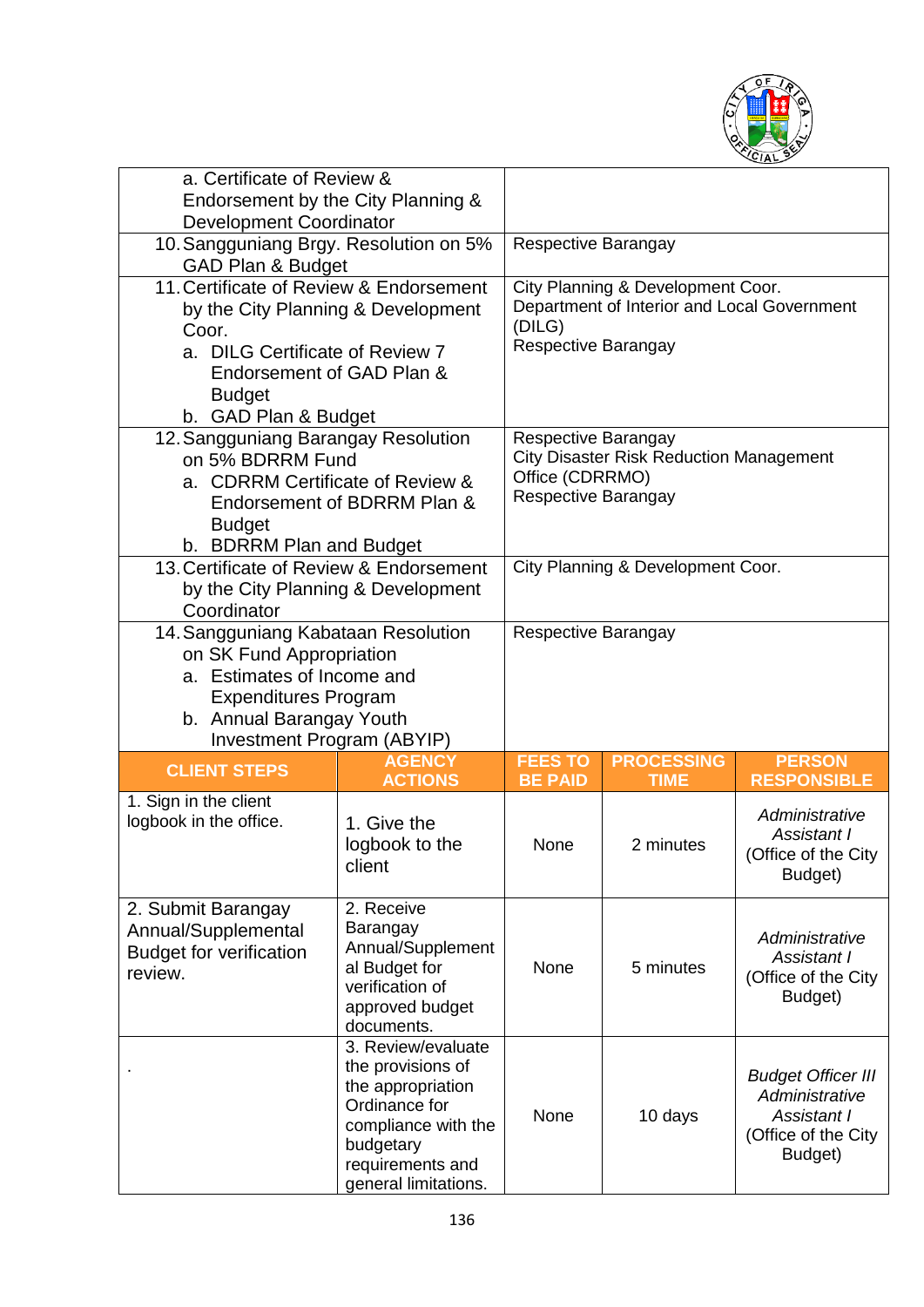

|                                                                                                                                                                                             | AIP and other items<br>that are prohibited<br>by laws.                                                                                                 |      |            |                                                                                              |
|---------------------------------------------------------------------------------------------------------------------------------------------------------------------------------------------|--------------------------------------------------------------------------------------------------------------------------------------------------------|------|------------|----------------------------------------------------------------------------------------------|
|                                                                                                                                                                                             | 4. Review Action<br>prepared after<br>evaluation of the<br>Appropriation<br>Ordinance with<br>complete<br>supporting<br>documents for<br>approval.     | None | 7 days     | <b>Budget Officer III</b><br>Administrative<br>Assistant I<br>(Office of the City<br>Budget) |
|                                                                                                                                                                                             | 5. Approved<br>/signed<br>Recommendation<br>letter and review<br>action.                                                                               | None | 1 day      | <b>City Budget</b><br><b>Officer</b><br>(City Budget<br>Office)                              |
|                                                                                                                                                                                             | Endorse<br>6.<br>to<br>Sangguniang<br>for<br>recommendation/a<br>ppropriate<br>action<br>thereof<br>and<br>approval in aid of<br>legislation.          | None | 1 day      | <b>Receiving Officer</b><br>(Office of the<br>Sangguniang<br>Panlungsod)                     |
| Submit the actual<br>1.<br>income and<br>expenditures for<br>the preceding year<br>and actual income<br>and expenditures<br>for the first<br>semester of the<br>current year for<br>review. | Assist to determine<br>the Actual Income<br>and Expenditures<br>for the next<br>preceding year and<br>for the first<br>Semester of the<br>current year | None | 30 minutes | <b>Budget Officer III</b><br>Administrative<br>Assistant I<br>(Office of the City<br>Budget) |
| 2.<br>Request to assist<br>in the computation<br>of the Honorarium<br>of the Barangay<br>Officials and other<br>pursuant.                                                                   | Assist for the<br>computation of<br>Honorarium of the<br>Barangay officials<br>and other<br>personnel.                                                 | None | 30 minutes | <b>Budget Officer III</b><br>Administrative<br>Assistant I<br>(Office of the City<br>Budget) |
| 3. Request to assist<br>in the computation<br>of Leave Credits of<br>Barangay Officials.                                                                                                    | for<br>the<br>Assist<br>computation<br>of<br>Leave Credits of the<br>officials<br>Barangay<br>other<br>and<br>personnel.                               | None | 30 minutes | <b>Budget Officer III</b><br>Administrative<br>Assistant I<br>(Office of the City<br>Budget) |
| Request to assist<br>4.<br>in the computation<br>in the statutory                                                                                                                           | the<br>Assist<br>for<br>computation of the                                                                                                             | None | 30 minutes | <b>Budget Officer III</b><br>Administrative<br>Assistant I                                   |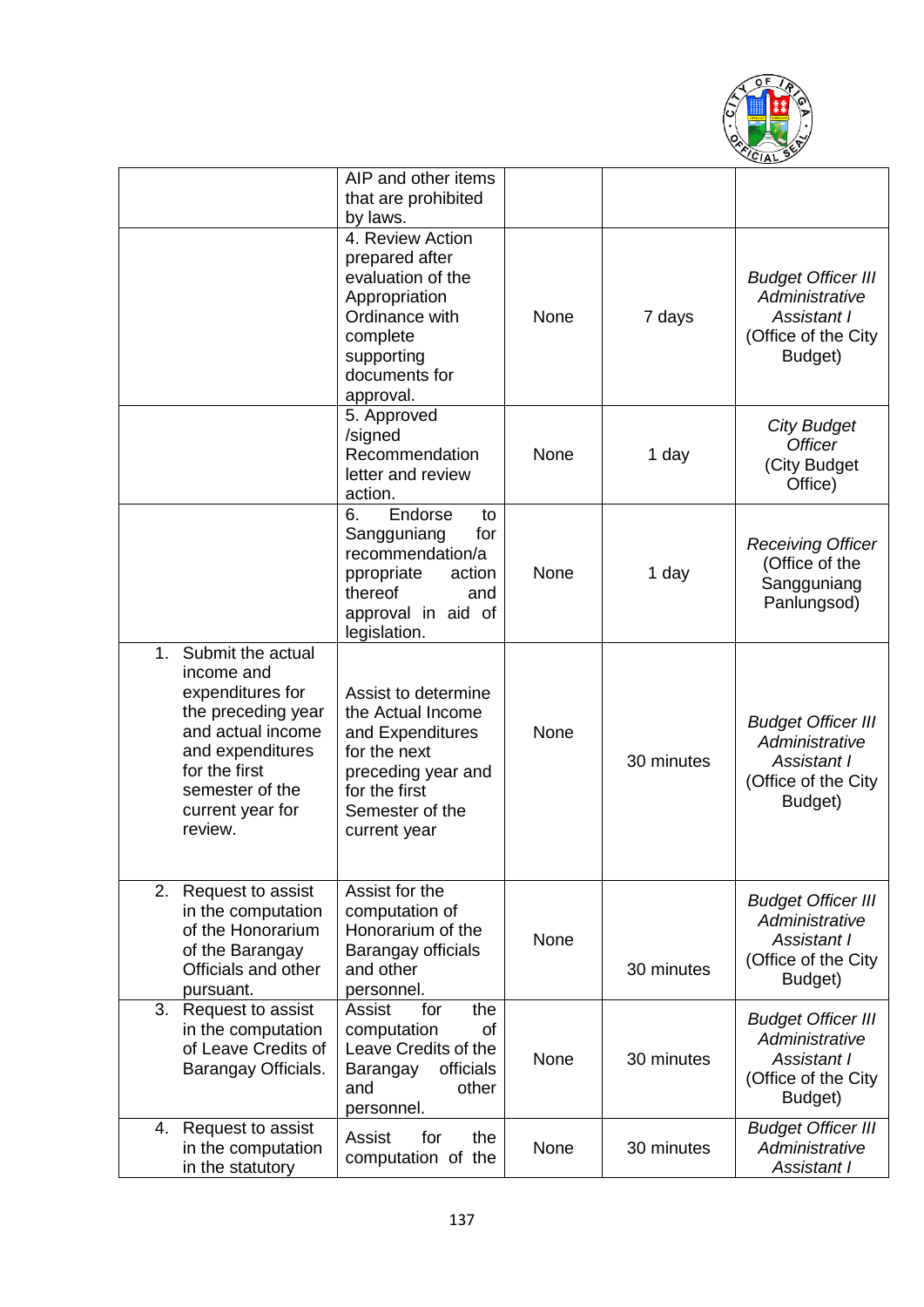

|                   |              |      |                | ິ                   |
|-------------------|--------------|------|----------------|---------------------|
| obligation of the | Statutory    |      |                | (Office of the City |
| Barangay such as: | Obligation.  |      |                | Budget)             |
|                   |              |      |                |                     |
| 20% DF, 10% SK    |              |      |                |                     |
| Fund, 5% CL       |              |      |                |                     |
| Fund, 5% GAD,     |              |      |                |                     |
| 1% SC Fund,       |              |      |                |                     |
|                   | <b>TOTAL</b> | None | 21 Days, 7     |                     |
|                   |              |      | <b>Minutes</b> |                     |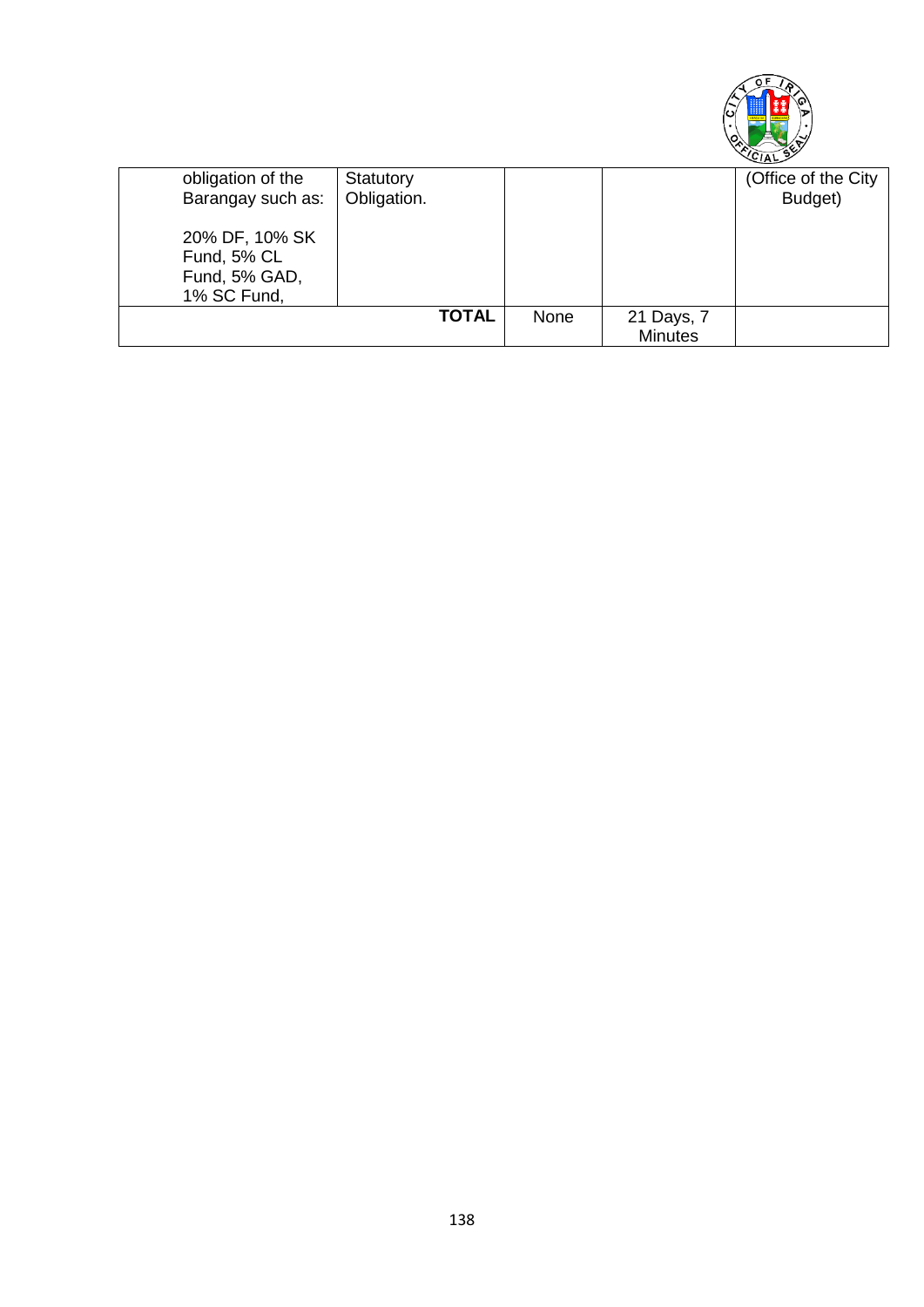

## **2. ISSUANCE OF CERTIFICATION OF EXISTENCE OF AVAILABLE APPROPRIATIONS**

The City Budget Officer certifies as to the existence and availability of appropriations and allotments for obligations request of Department/Offices pursuant to Section 344 of RA 7160.

| <b>Office or Division:</b>       | <b>City Budget Office</b>  |                                                        |                                                                 |                             |  |
|----------------------------------|----------------------------|--------------------------------------------------------|-----------------------------------------------------------------|-----------------------------|--|
| <b>Classification:</b>           | Simple                     |                                                        |                                                                 |                             |  |
| <b>Type of Transaction:</b>      |                            | G2G - Government to Government                         |                                                                 |                             |  |
| Who may avail:                   | All                        |                                                        |                                                                 |                             |  |
| <b>CHECKLIST OF REQUIREMENTS</b> |                            |                                                        | <b>WHERE TO SECURE</b>                                          |                             |  |
| 1. Regular: 1. ALOBS             |                            | <b>Respective Offices</b>                              |                                                                 |                             |  |
| 2. Payroll                       |                            | <b>Accounting Office</b>                               |                                                                 |                             |  |
| 2. Vouchers: 1. ALOBS            |                            | <b>Respective Offices</b>                              |                                                                 |                             |  |
| 2. Voucher                       |                            | <b>Respective Offices</b>                              |                                                                 |                             |  |
|                                  | 3. Purchase Request        | <b>Respective Offices</b>                              |                                                                 |                             |  |
|                                  | 4. Purchase Order          | <b>Respective Offices</b>                              |                                                                 |                             |  |
| 5. Quotation                     |                            |                                                        | <b>Different Suppliers/Dealers</b><br><b>Respective Offices</b> |                             |  |
| 6. Abstract                      |                            | <b>Accounting Office</b>                               |                                                                 |                             |  |
|                                  | 7. Inspection Report.      |                                                        |                                                                 |                             |  |
| 3.<br>Cash Advance:              |                            |                                                        |                                                                 |                             |  |
| 1. ALOBS                         |                            | <b>Respective Offices</b>                              |                                                                 |                             |  |
| 2. Voucher                       |                            | City Mayor's Office                                    | Inviting Offices (National/Local)                               |                             |  |
| 3.                               | <b>Itinerary of Travel</b> |                                                        |                                                                 |                             |  |
| Memo<br>4.                       |                            |                                                        |                                                                 |                             |  |
| 5. Invitation                    |                            |                                                        |                                                                 |                             |  |
| 4. Casual Wages:                 |                            |                                                        |                                                                 |                             |  |
| 1. ALOBS                         |                            | <b>Respective Offices</b>                              |                                                                 |                             |  |
| 2. Payroll                       |                            | <b>Respective Offices</b><br><b>Respective Offices</b> |                                                                 |                             |  |
| 3. Summary of                    |                            |                                                        |                                                                 |                             |  |
| Payroll                          |                            | <b>CHRMO</b>                                           |                                                                 |                             |  |
| 5. DTR                           | 4. Agreement               | <b>Respective Offices</b>                              |                                                                 |                             |  |
|                                  | <b>AGENCY</b>              | <b>FEES TO BE</b>                                      | <b>PROCESSING</b>                                               | <b>PERSON</b>               |  |
| <b>CLIENT STEPS</b>              | <b>ACTIONS</b>             | <b>PAID</b>                                            | <b>TIME</b>                                                     | <b>RESPONSIBLE</b>          |  |
| 1. Sign in the client            | 1. Give                    |                                                        |                                                                 | Officer of the Day          |  |
| logbook in the office.           | logbook to                 | None                                                   | 2 minutes                                                       | (Office of the City         |  |
|                                  | the client                 |                                                        |                                                                 | Budget)                     |  |
| 2. Submit documents              | 2. Receive the             |                                                        |                                                                 |                             |  |
| for verification:                | required                   |                                                        |                                                                 |                             |  |
| -Travel expenses                 | documents for              | None                                                   | 5 minutes                                                       | <b>Receiving Clerk</b>      |  |
| -Purchase Request                | verification as            |                                                        |                                                                 | <b>Accounting Clerk III</b> |  |
| -Payrolls/wages                  | to the                     |                                                        |                                                                 | (Office of the City         |  |
|                                  | completeness               |                                                        |                                                                 | Budget)                     |  |
|                                  | οf                         |                                                        |                                                                 |                             |  |
|                                  | requirements.              |                                                        |                                                                 | <b>Accounting Clerk III</b> |  |
|                                  | 3. Record to               | None                                                   | 5 minutes                                                       | (Office of the City         |  |
|                                  | logbook with               |                                                        |                                                                 | Budget)                     |  |